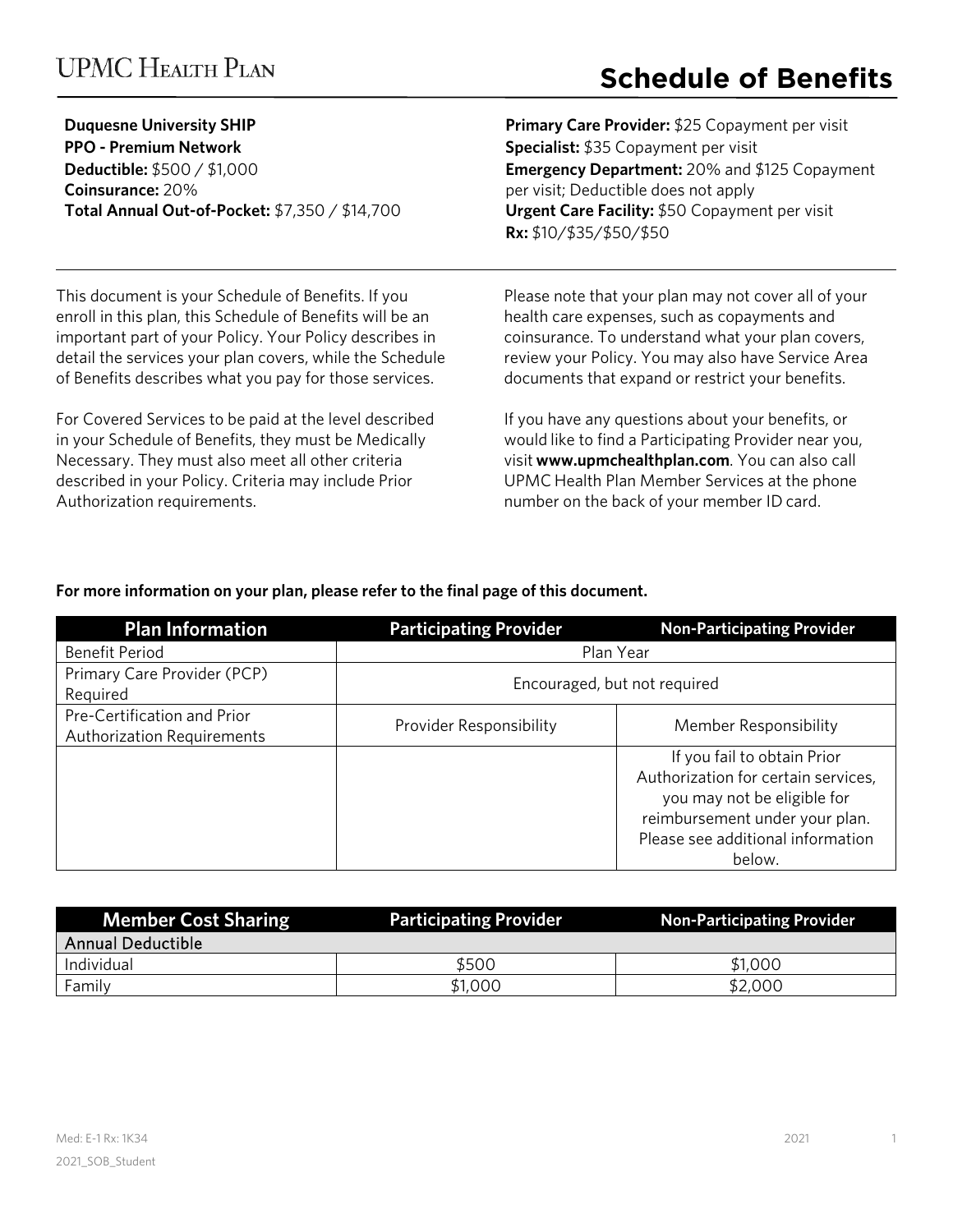**Member Cost Sharing Transform Participating Provider Cost Sharing Provider Results** 

Your plan has an embedded Deductible, which means the plan pays for Covered Services in these two scenarios whichever comes first:

\*When an individual family member reaches his or her individual Deductible. At this point, only that person is considered to have met the Deductible; OR

\*When a combination of family members' expenses reaches the family Deductible. At this point, all covered family members are considered to have met the Deductible.

> Deductible applies to all Covered Services you receive during the Benefit Period, unless the service is specifically excluded.

**Coinsurance** 

|                                 | You pay 20% after Deductible. | You pay 40% after Deductible.                                    |
|---------------------------------|-------------------------------|------------------------------------------------------------------|
|                                 |                               | Copayments may apply to certain Participating Provider services. |
| <b>Annual Coinsurance Limit</b> |                               |                                                                  |
| Individual                      | \$4.500                       | \$9,000                                                          |
|                                 | .                             | .                                                                |

Family \$9,000  $\uparrow$  \$9,000 \$18,000 The Annual Coinsurance Limit is the maximum amount you will have to pay in Coinsurance before your benefits are covered without a Coinsurance cost share. Any amount paid in Coinsurance during the plan year will be applied towards the satisfaction of your plan's Total Annual Out-of-Pocket Limit.

| Total Annual Out-of-Pocket Limit |          |                |
|----------------------------------|----------|----------------|
| Individual                       | \$7,350  | Not applicable |
| Family                           | \$14,700 | Not applicable |

Your plan has an embedded Out-of-Pocket Limit, which means the Out-of-Pocket Limit is satisfied in one of two ways — whichever comes first:

\*When an individual within a family reaches his or her individual Out-of-Pocket Limit. At this point, only that person will have Covered Services paid at 100% for the remainder of the Benefit Period; OR

\*When a combination of family members' expenses reaches the family Out-of-Pocket Limit. At this point, all covered family members are considered to have met the Out-of-Pocket Limit and Covered Services will be paid at 100% for the remainder of the Benefit Period.

Out-of-Pocket costs (Copayments, Coinsurance, and Deductibles) for Covered Services apply toward satisfaction of the Out-of-Pocket Limit specified in this Schedule of Benefits. NOTE: For Covered Services rendered by Non-Participating Providers, only Coinsurance applies toward this Limit.

| <b>Preventive Services</b>                                                                               | <b>Participating Provider</b>     | <b>Non-Participating Provider</b>          |
|----------------------------------------------------------------------------------------------------------|-----------------------------------|--------------------------------------------|
| Preventive Services will be covered in compliance with requirements under the Affordable Care Act (ACA). |                                   |                                            |
| Please refer to the Preventive Services Reference Guide for additional details.                          |                                   |                                            |
| Pediatric preventive/health<br>screening examination                                                     | Covered at 100%; you pay \$0.     | Not Covered                                |
| Pediatric immunizations                                                                                  | Covered at 100%; you pay \$0.     | You pay 40%. Deductible does not<br>apply. |
| Well-baby visits                                                                                         | Covered at $100\%$ ; you pay \$0. | Not Covered                                |
| Adult preventive/health screening<br>examination                                                         | Covered at 100%; you pay \$0.     | Not Covered                                |
| Adult immunizations required by the<br>ACA to be covered at no cost-<br>sharing                          | Covered at 100%; you pay \$0.     | You pay 40% after Deductible.              |
| Routine gynecological exams,<br>including a Pap test                                                     | Covered at 100%; you pay \$0.     | You pay 40% after Deductible.              |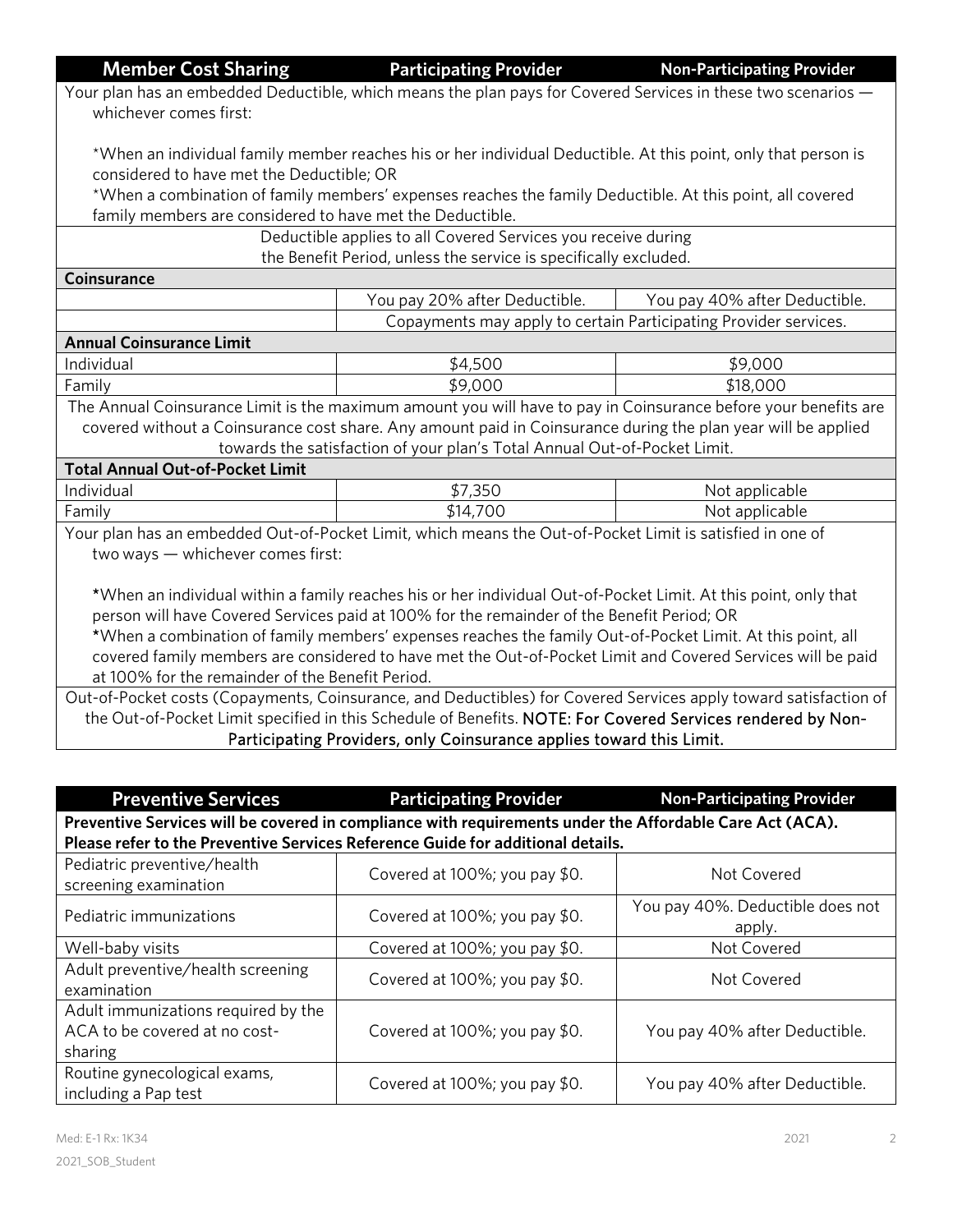| <b>Preventive Services</b>                                | <b>Participating Provider</b>                              | <b>Non-Participating Provider</b>                                  |
|-----------------------------------------------------------|------------------------------------------------------------|--------------------------------------------------------------------|
| Mammograms, annual routine and<br>medically necessary     | Covered at 100%; you pay \$0.                              | You pay 40% after Deductible.                                      |
| Diagnostic services and procedures<br>required by the ACA | Covered at 100%; you pay \$0.                              | You pay 40% after Deductible.                                      |
| Pediatric dental and vision services                      | Services at the number on the back of your Member ID card. | For coverage information, log in to MyHealth OnLine or call Member |

| <b>Covered Services</b>                   | <b>Participating Provider</b>                                                                                        | <b>Non-Participating Provider</b>                                     |
|-------------------------------------------|----------------------------------------------------------------------------------------------------------------------|-----------------------------------------------------------------------|
| <b>Hospital Services</b>                  |                                                                                                                      |                                                                       |
| Hospital inpatient                        | You pay 20% after Deductible.                                                                                        | You pay 40% after Deductible.                                         |
| Hospital outpatient (includes             |                                                                                                                      |                                                                       |
| ambulatory surgery)                       | You pay 20% after Deductible.                                                                                        | You pay 40% after Deductible.                                         |
| Observation stay                          | You pay 20% after Deductible.                                                                                        | You pay 40% after Deductible.                                         |
| Maternity - Non-preventive facility       | You pay 20% after Deductible.                                                                                        | You pay 40% after Deductible.                                         |
| and professional services                 |                                                                                                                      |                                                                       |
| <b>Emergency Services</b>                 |                                                                                                                      |                                                                       |
| Emergency department                      |                                                                                                                      | You pay 20% and \$125 Copayment per visit. Deductible does not apply. |
|                                           |                                                                                                                      | Copayment waived if you are admitted to hospital.                     |
| Emergency transportation                  | You pay 20% after Deductible.                                                                                        |                                                                       |
| <b>Physician/Surgical Services</b>        |                                                                                                                      |                                                                       |
| Inpatient physician/surgical services     | You pay 20% after Deductible.                                                                                        | You pay 40% after Deductible.                                         |
| Outpatient physician/surgical             | You pay 20% after Deductible.                                                                                        | You pay 40% after Deductible.                                         |
| services                                  |                                                                                                                      |                                                                       |
| <b>Provider Medical Services</b>          |                                                                                                                      |                                                                       |
| Inpatient medical care visits,            |                                                                                                                      |                                                                       |
| intensive medical care, consultation,     | You pay 20% after Deductible.                                                                                        | You pay 40% after Deductible.                                         |
| and newborn care                          |                                                                                                                      |                                                                       |
| Adult immunizations not required to       | You pay 20% after Deductible.                                                                                        | You pay 40% after Deductible.                                         |
| be covered by the ACA                     |                                                                                                                      |                                                                       |
| Primary care provider office visit        | You pay \$25 Copayment per visit.                                                                                    | You pay 40% after Deductible.                                         |
| Specialist office visit                   | You pay \$35 Copayment per visit.                                                                                    | You pay 40% after Deductible.                                         |
| Convenience care visit                    | You pay \$25 Copayment per visit.                                                                                    | You pay 40% after Deductible.                                         |
| Urgent care facility                      | You pay \$50 Copayment per visit.                                                                                    | You pay 40% after Deductible.                                         |
| <b>Virtual Visits</b>                     |                                                                                                                      |                                                                       |
| Virtual visit - Virtual Urgent Care       | You pay \$13 Copayment per visit.                                                                                    | You pay 40% after Deductible.                                         |
| Virtual visit - Scheduled (Primary        | You pay \$25 Copayment per visit.                                                                                    | You pay 40% after Deductible.                                         |
| Care)                                     |                                                                                                                      |                                                                       |
| Virtual visit - Scheduled (Specialist)    | You pay \$35 Copayment per visit.                                                                                    | You pay 40% after Deductible.                                         |
| Virtual visit - eDermatology              | You pay \$35 Copayment per visit.                                                                                    | You pay 40% after Deductible.                                         |
| <b>UPMC MyHealth 24/7 Nurse Line</b>      |                                                                                                                      |                                                                       |
|                                           | If you would like to speak to a registered nurse about a specific health concern or when to seek treatment, call our |                                                                       |
|                                           | UPMC MyHealth 24/7 Nurse Line at 1-866-918-1591 (TTY: 711). You may also send an email using the web nurse           |                                                                       |
| request system at www.upmchealthplan.com. |                                                                                                                      |                                                                       |
| <b>Allergy Services</b>                   |                                                                                                                      |                                                                       |
| Treatment, injections, and serum          | You pay 20% after Deductible.                                                                                        | You pay 40% after Deductible.                                         |
| <b>Diagnostic Services</b>                |                                                                                                                      |                                                                       |
| Advanced imaging (e.g., PET, MRI)         | You pay 20% after Deductible.                                                                                        | You pay 40% after Deductible.                                         |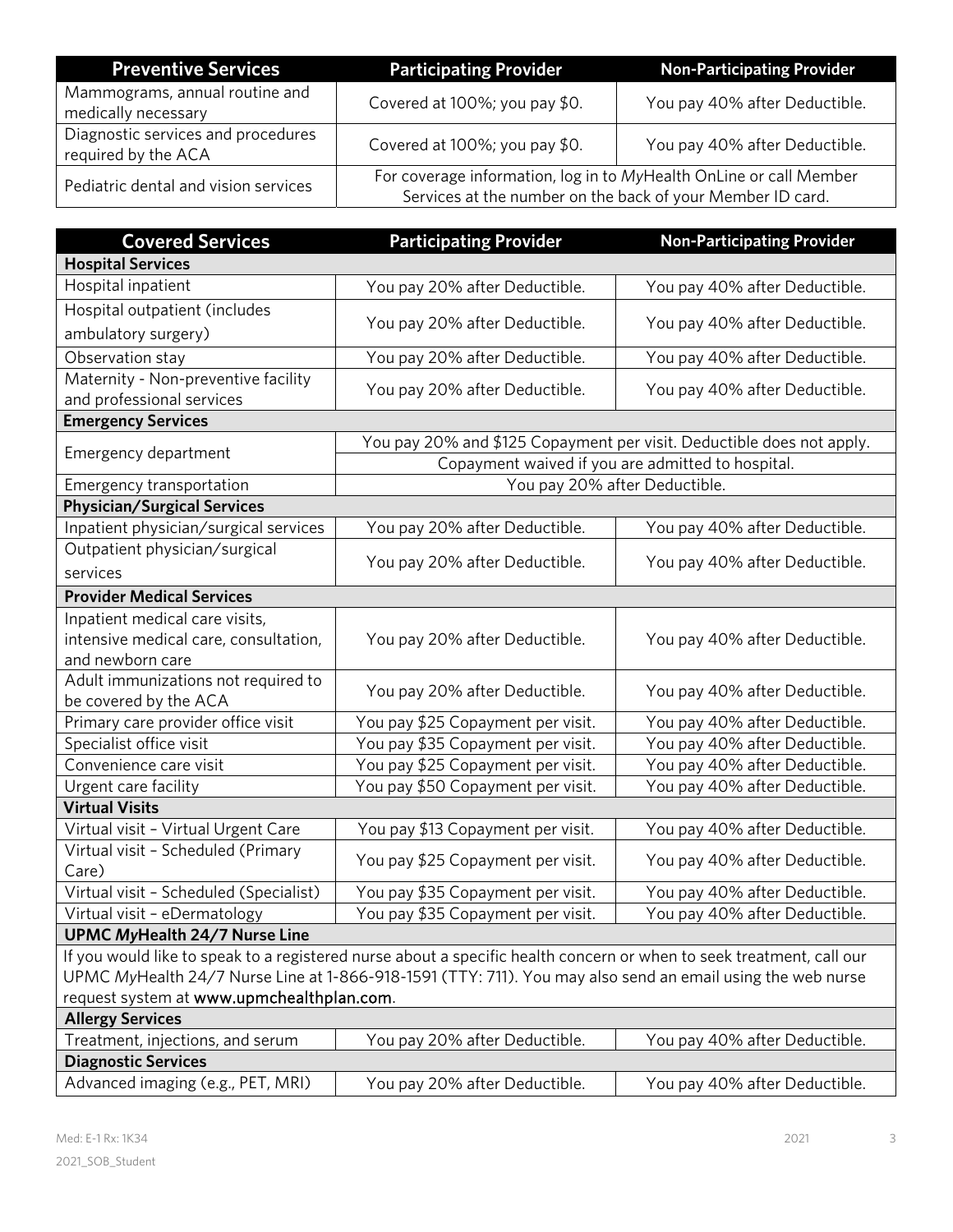| <b>Covered Services</b>                                                                                                            | <b>Participating Provider</b>                                                                                           | <b>Non-Participating Provider</b>                                            |
|------------------------------------------------------------------------------------------------------------------------------------|-------------------------------------------------------------------------------------------------------------------------|------------------------------------------------------------------------------|
| Other imaging (e.g., x-ray,                                                                                                        |                                                                                                                         |                                                                              |
| sonogram)                                                                                                                          | You pay 20% after Deductible.                                                                                           | You pay 40% after Deductible.                                                |
| Lab                                                                                                                                | You pay 20% after Deductible.                                                                                           | You pay 40% after Deductible.                                                |
| Diagnostic testing                                                                                                                 | You pay 20% after Deductible.                                                                                           | You pay 40% after Deductible.                                                |
| <b>Rehabilitation Therapy Services</b>                                                                                             |                                                                                                                         |                                                                              |
|                                                                                                                                    | Note: Visit limits on Rehabilitative Therapy Services are not applied if those services are prescribed for treatment of |                                                                              |
| a mental health condition or substance use disorder.                                                                               |                                                                                                                         |                                                                              |
| Physical and occupational therapy                                                                                                  | You pay 20% after Deductible.                                                                                           | You pay 40% after Deductible.                                                |
|                                                                                                                                    |                                                                                                                         | Covered up to 60 visits per Benefit Period for both therapies combined.      |
| Speech therapy                                                                                                                     | You pay 20% after Deductible.                                                                                           | You pay 40% after Deductible.<br>Covered up to 30 visits per Benefit Period. |
|                                                                                                                                    | You pay 20% after Deductible.                                                                                           | You pay 40% after Deductible.                                                |
| Cardiac rehabilitation                                                                                                             |                                                                                                                         | Covered up to 36 visits per Benefit Period.                                  |
|                                                                                                                                    | You pay 20% after Deductible.                                                                                           | You pay 40% after Deductible.                                                |
| Pulmonary rehabilitation                                                                                                           |                                                                                                                         | Covered up to 36 visits per Benefit Period.                                  |
| <b>Habilitation Therapy Services</b>                                                                                               |                                                                                                                         |                                                                              |
|                                                                                                                                    | Note: Visit limits on Habilitative Therapy Services are not applied if those services are prescribed for treatment of a |                                                                              |
| mental health condition or substance use disorder.                                                                                 |                                                                                                                         |                                                                              |
| Physical and occupational therapy                                                                                                  | You pay 20% after Deductible.                                                                                           | You pay 40% after Deductible.                                                |
|                                                                                                                                    |                                                                                                                         | Covered up to 60 visits per Benefit Period for both therapies combined.      |
| Speech therapy                                                                                                                     | You pay 20% after Deductible.                                                                                           | You pay 40% after Deductible.                                                |
| <b>Medical Therapy Services</b>                                                                                                    |                                                                                                                         | Covered up to 30 visits per Benefit Period.                                  |
| Chemotherapy, radiation therapy,                                                                                                   |                                                                                                                         |                                                                              |
| dialysis therapy                                                                                                                   | You pay 20% after Deductible.                                                                                           | You pay 40% after Deductible.                                                |
| Injectable, infusion therapy, or other                                                                                             |                                                                                                                         |                                                                              |
| drugs administered or provided by a                                                                                                | You pay 20% after Deductible.                                                                                           | You pay 40% after Deductible.                                                |
| medical professional in an outpatient                                                                                              |                                                                                                                         |                                                                              |
| or office setting                                                                                                                  |                                                                                                                         |                                                                              |
| <b>Pain Management</b>                                                                                                             |                                                                                                                         |                                                                              |
| Pain management program                                                                                                            | You pay \$35 Copayment per visit.                                                                                       | You pay 40% after Deductible.                                                |
| <b>Mental Health and Substance Use Disorder Services</b><br>Contact UPMC Health Plan Behavioral Health Services at 1-888-251-0083. |                                                                                                                         |                                                                              |
| Inpatient services (including                                                                                                      |                                                                                                                         |                                                                              |
| inpatient hospital services, inpatient                                                                                             |                                                                                                                         |                                                                              |
| rehabilitation, detoxification, non-                                                                                               | You pay 20% after Deductible.                                                                                           | You pay 40% after Deductible.                                                |
| hospital residential treatment)                                                                                                    |                                                                                                                         |                                                                              |
| Outpatient - Office visits and                                                                                                     |                                                                                                                         |                                                                              |
| outpatient therapy                                                                                                                 | You pay \$25 Copayment per visit.                                                                                       | You pay 40% after Deductible.                                                |
| Outpatient - Other services                                                                                                        |                                                                                                                         |                                                                              |
| (includes intensive outpatient and                                                                                                 | You pay 20% after Deductible.                                                                                           | You pay 40% after Deductible.                                                |
| partial hospitalization programs)                                                                                                  |                                                                                                                         |                                                                              |
| <b>Other Medical Services</b>                                                                                                      |                                                                                                                         |                                                                              |
| Refer to the Policy for specific Benefit Limitations that may apply to the services listed below.                                  |                                                                                                                         |                                                                              |
|                                                                                                                                    | You pay 20% after Deductible.                                                                                           | You pay 40% after Deductible.                                                |
| Acupuncture                                                                                                                        |                                                                                                                         | Covered up to 12 visits per Benefit Period.                                  |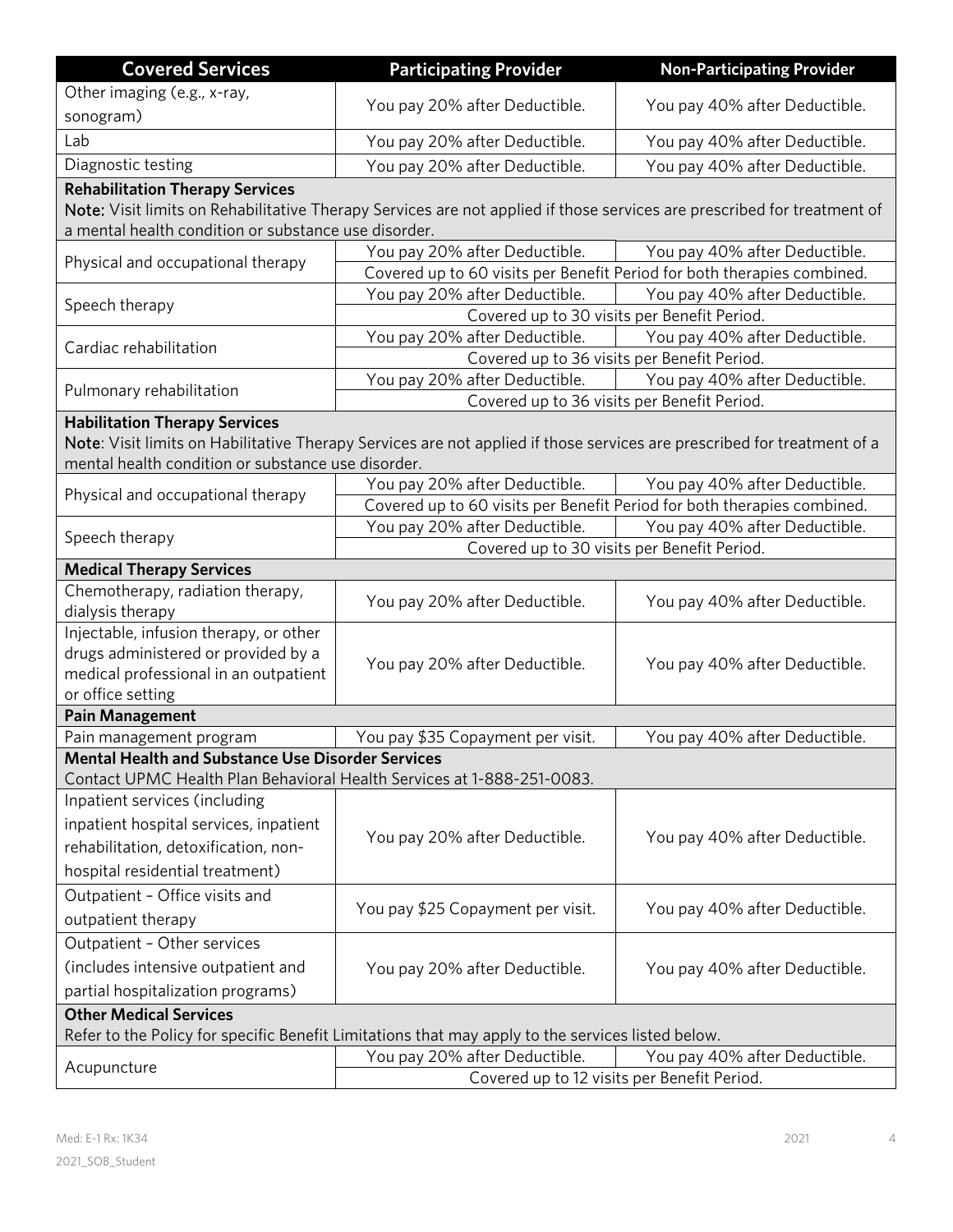| <b>Covered Services</b>                                                    | <b>Participating Provider</b>                                               | <b>Non-Participating Provider</b>                                         |
|----------------------------------------------------------------------------|-----------------------------------------------------------------------------|---------------------------------------------------------------------------|
| Applied behavior analysis for the                                          |                                                                             |                                                                           |
| treatment of Autism Spectrum                                               | You pay 20% after Deductible.                                               | You pay 40% after Deductible.                                             |
| Disorder                                                                   |                                                                             |                                                                           |
| Corrective appliances                                                      | You pay 20% after Deductible.                                               | You pay 40% after Deductible.                                             |
| Dental services related to accidental                                      | You pay 20% after Deductible.                                               | You pay 40% after Deductible.                                             |
| injury                                                                     |                                                                             |                                                                           |
| Durable medical equipment                                                  | You pay 20% after Deductible.                                               | You pay 40% after Deductible.                                             |
| Fertility testing                                                          | You pay 20% after Deductible.                                               | You pay 40% after Deductible.                                             |
| Home health care                                                           | You pay 20% after Deductible.                                               | You pay 40% after Deductible.                                             |
| Hospice care                                                               | You pay 20% after Deductible.                                               | You pay 40% after Deductible.                                             |
| Infertility services                                                       | You pay 20% after Deductible.                                               | You pay 40% after Deductible.                                             |
|                                                                            | Limited to artificial insemination.                                         |                                                                           |
| Medical nutrition therapy                                                  | You pay 20% after Deductible.                                               | You pay 40% after Deductible.                                             |
|                                                                            | You pay 20% after Deductible.                                               | You pay 40% after Deductible.                                             |
| Nutritional counseling<br>Covered up to six visits per Benefit Period.     |                                                                             |                                                                           |
|                                                                            | You pay 20%. Deductible does not                                            | You pay 40%. Deductible does not                                          |
| Nutritional products                                                       | apply.                                                                      | apply.                                                                    |
|                                                                            | Nutritional products for the treatment of PKU and related disorders are not |                                                                           |
|                                                                            |                                                                             | subject to Deductible.                                                    |
| Oral surgical services                                                     | You pay 20% after Deductible.                                               | You pay 40% after Deductible.                                             |
| Podiatry care                                                              | You pay \$35 Copayment per visit.                                           | You pay 40% after Deductible.                                             |
| Private duty nursing                                                       | You pay 20% after Deductible.                                               | You pay 40% after Deductible.                                             |
| Covered up to 30 days per Benefit Period.                                  |                                                                             |                                                                           |
| Skilled nursing facility                                                   | You pay 20% after Deductible.                                               | You pay 40% after Deductible.                                             |
| Covered up to 100 days per Benefit Period for Non-Participating Providers. |                                                                             |                                                                           |
| Therapeutic manipulation                                                   | You pay 20% after Deductible.                                               | You pay 40% after Deductible.                                             |
|                                                                            | Covered up to 25 visits per Benefit Period.                                 |                                                                           |
| <b>Diabetic Equipment, Supplies, and Education</b>                         |                                                                             |                                                                           |
| Diabetic equipment and supplies                                            |                                                                             |                                                                           |
| Glucometer, test strips, and lancets,                                      |                                                                             | Must be obtained at Participating Pharmacy. See applicable pharmacy rider |
| insulin and syringes                                                       | for coverage information.                                                   |                                                                           |
| Diabetic education                                                         | Covered at 100%; you pay \$0.                                               | You pay 40% after Deductible.                                             |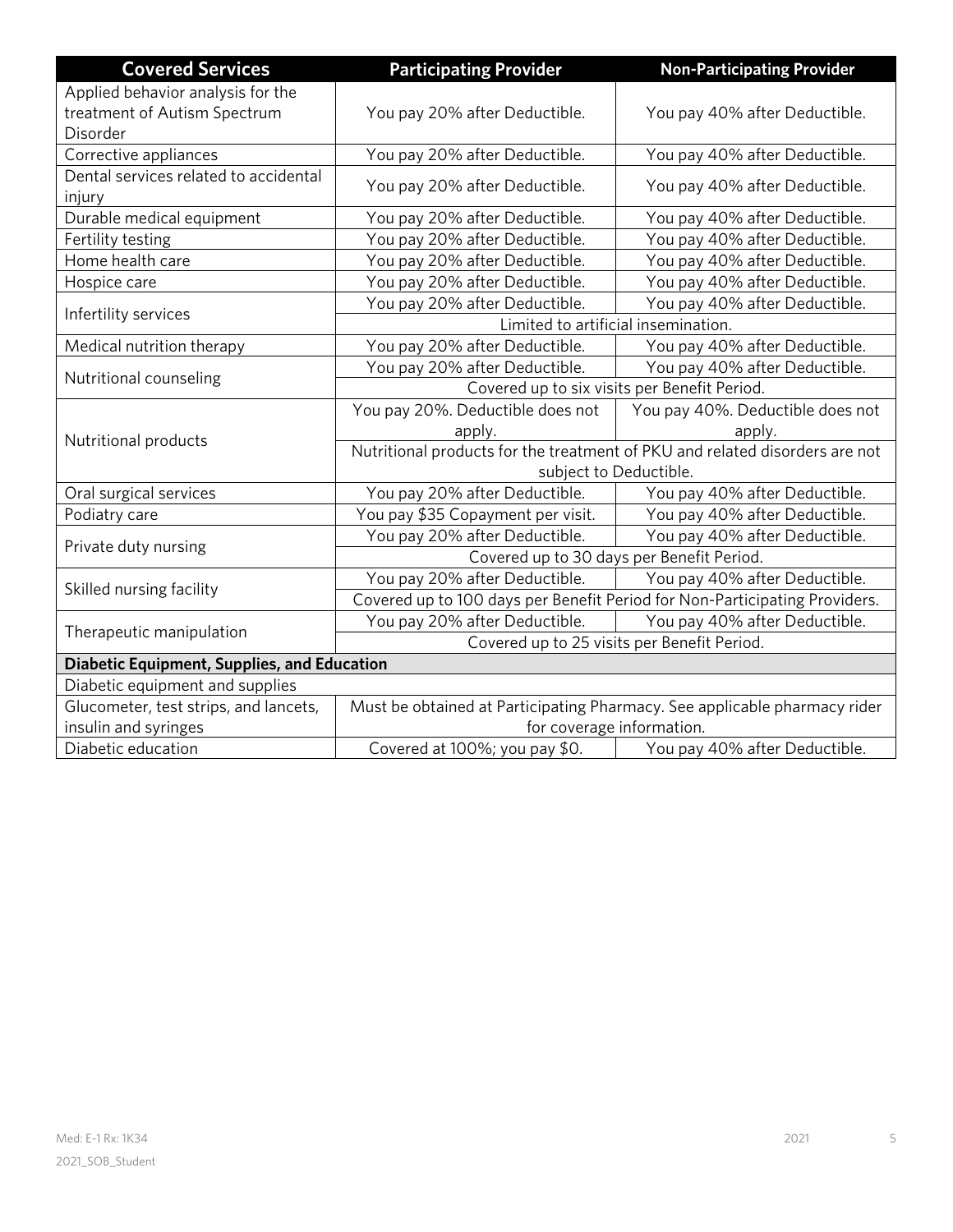## **Prescription Medication Coverage**

**For additional information on your pharmacy benefits, refer to your Prescription Medication Schedule of Benefits. Tier names describe the most common type(s) of medication (such as brands and generics) within that tier. The Advantage Choice pharmacy program will apply (mandatory generic).** 

**Not subject to Plan Deductible** 

**UPMC Health Plan has determined that your prescription medication benefit plan constitutes Creditabe coverage** 

| Retail prescription medication<br>Prescriptions must be dispensed by a<br>participating pharmacy.<br>31-day supply.<br>$\bullet$                                                                                                                                                                                                                                                                                                      | Tier 1: You pay \$10 Copayment for preferred generic<br>medications.<br>Tier 2: You pay \$35 Copayment for preferred brand<br>medications.<br>Tier 3: You pay \$50 Copayment for nonpreferred<br>medications (brand and generic).<br>Tier 5: You pay \$0 Copayment for preventive medications.<br>Tier 7: You pay \$0 Copayment for select generic<br>medications.<br>90-day maximum retail supply available for three<br>copayments |  |
|---------------------------------------------------------------------------------------------------------------------------------------------------------------------------------------------------------------------------------------------------------------------------------------------------------------------------------------------------------------------------------------------------------------------------------------|--------------------------------------------------------------------------------------------------------------------------------------------------------------------------------------------------------------------------------------------------------------------------------------------------------------------------------------------------------------------------------------------------------------------------------------|--|
|                                                                                                                                                                                                                                                                                                                                                                                                                                       |                                                                                                                                                                                                                                                                                                                                                                                                                                      |  |
| Specialty prescription medication<br>Specialty medications are limited to a 31-day<br>$\bullet$<br>supply. See Prescription Medication Schedule<br>of Benefits for additional information.<br>Most specialty medications must be filled at<br>$\bullet$<br>our contracted specialty pharmacy provider<br>(list available upon request). You may pay a<br>higher amount for specialty medications<br>when filled at a retail pharmacy. | Tier 4: You pay \$50 Copayment for specialty medications<br>(brand and generic).<br>Tier 6: You pay 20% for oral chemotherapy medications<br>with a maximum of \$50 per prescription.<br>31-day maximum supply                                                                                                                                                                                                                       |  |
| Mail-order prescription medication<br>A three-month supply (up to 90 days) of<br>$\bullet$<br>medication may be dispensed through the<br>contracted mail-service pharmacy.                                                                                                                                                                                                                                                            | Tier 1: You pay \$20 Copayment for preferred generic<br>medications.<br>Tier 2: You pay \$70 Copayment for preferred brand<br>medications.<br>Tier 3: You pay \$100 Copayment for nonpreferred<br>medications (brand and generic).<br>Tier 5: You pay \$0 Copayment for preventive medications.<br>Tier 7: You pay \$0 Copayment for select generic<br>medications.<br>90-day maximum mail-order supply                              |  |
|                                                                                                                                                                                                                                                                                                                                                                                                                                       | If a provider demonstrates that the brand-name medication is Medically Necessary and appropriate, you will pay                                                                                                                                                                                                                                                                                                                       |  |
| only the nonpreferred brand-name medication Copayment.                                                                                                                                                                                                                                                                                                                                                                                |                                                                                                                                                                                                                                                                                                                                                                                                                                      |  |

In order to ensure compliance with the Mental Health Parity and Addiction Equity Act, member cost-sharing may be reduced for certain services when received for the diagnosis or treatment of a mental health or substance use disorder condition.

### Prior Authorization for out-of-network services

Med: E-1 Rx: 1K34 2021 6 Certain out-of-network non-emergent care must be Prior Authorized in order to be eligible for reimbursement under